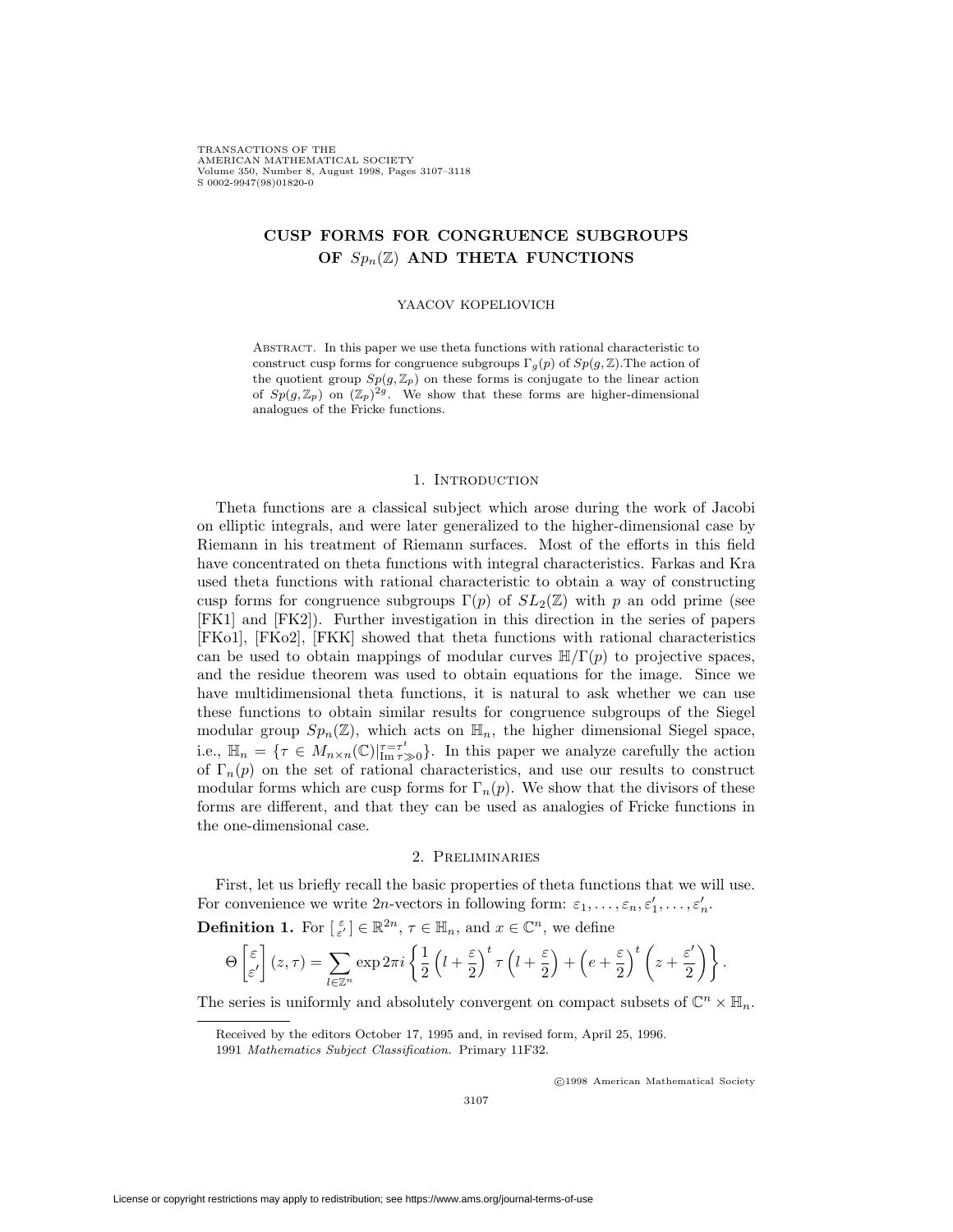We have the following main properties of theta functions which are obtained by simple manipulation with the series:

$$
\Theta\begin{bmatrix} \varepsilon + 2m \\ \varepsilon' + 2e \end{bmatrix}(z,\tau) = \exp \pi i \{\varepsilon^t e\} \Theta\begin{bmatrix} t \\ t' \end{bmatrix}(z,\tau),
$$

$$
\Theta\begin{bmatrix} \varepsilon \\ -\varepsilon' \end{bmatrix}(z,\tau) = \Theta\begin{bmatrix} \varepsilon \\ \varepsilon' \end{bmatrix}(-z,\tau).
$$

Let  $\begin{bmatrix} \varepsilon \\ \varepsilon' \end{bmatrix} \in \mathbb{Z}^{2n}$ . Then  $\Theta[\frac{\varepsilon}{\varepsilon'}](z,\tau)$  is even or odd, depending whether  $\varepsilon^t \varepsilon \equiv 0$ or 1 mod 2, respectively. If  $\Theta[\epsilon](z, \tau)$  is odd then clearly  $\Theta[\epsilon](0, \tau) = 0$  for all  $\tau \in \mathbb{H}_n$ .

Let us now state without proof the following fundamental result on the behavior of theta functions under a modular transformation  $\gamma \in Sp_n(\mathbb{Z})$ , which is known as the transformation formula: Let  $\gamma = \begin{pmatrix} a & b \\ c & d \end{pmatrix} \in Sp_n(\mathbb{Z})$ ; then we have

**Proposition 1.** *For each*  $\gamma \in Sp_n(\mathbb{Z})$  *we have* 

$$
\Theta\left(\gamma \circ \begin{bmatrix} \varepsilon \\ \varepsilon' \end{bmatrix}\right)(0, \gamma \circ \tau) = \kappa(\gamma) \det(c\tau + d)^{1/2} \exp 2\pi i (\phi_m(\gamma)) \Theta\begin{bmatrix} \varepsilon \\ \varepsilon' \end{bmatrix}(0, \tau)
$$

*where*  $\kappa(\gamma)$  *is an eighth root of unit whose sign depends on the choice of the square root*  $\det(c\tau + d)^{1/2}$ *, and where* 

$$
\phi_m(\gamma) = -\frac{1}{8} (\varepsilon d^t b \varepsilon^t - 2\varepsilon b^t c \varepsilon'^t + \varepsilon c^t a \varepsilon'^t - 2 \operatorname{diag}(a^t b) (d^t \varepsilon' - c^t \varepsilon'))
$$

*and*

$$
\gamma \circ \begin{bmatrix} \varepsilon \\ \varepsilon' \end{bmatrix} = \gamma^{-1} \begin{bmatrix} \varepsilon \\ \varepsilon' \end{bmatrix} + \begin{pmatrix} \text{diag}(c^t d) \\ \text{diag}(a^t b) \end{pmatrix},
$$

*where the action*  $\gamma^{-1}[\epsilon]$  *is a linear action; if*  $R \in \text{Mat}_{n \times n}$  *then* diag  $R = (r_{11} \cdots r_{nn})$ *.* 

For a proof see [RF], chapter 2, or [Ig].

We define the following relation on  $\mathbb{R}^{2n}$ :

$$
\begin{bmatrix} \varepsilon \\ \varepsilon' \end{bmatrix} \sim \begin{bmatrix} \varepsilon_1 \\ \varepsilon'_1 \end{bmatrix} \Leftrightarrow \begin{bmatrix} \varepsilon \\ \varepsilon' \end{bmatrix} - \begin{bmatrix} \varepsilon_1 \\ \varepsilon'_1 \end{bmatrix} \in 2\mathbb{Z}^{2n},
$$

or equivalently  $(\text{since } [\varepsilon] \in [-\varepsilon_1^{\varepsilon}] = -[\varepsilon_1^{\varepsilon_1}])$ 

$$
\begin{vmatrix} \varepsilon \\ \varepsilon' \end{vmatrix} \sim \begin{vmatrix} \varepsilon \\ \varepsilon' \end{vmatrix} \begin{bmatrix} \varepsilon \\ \varepsilon' \end{bmatrix} \sim \begin{bmatrix} \varepsilon_1 \\ \varepsilon'_1 \end{bmatrix} \Leftrightarrow \begin{bmatrix} \varepsilon \\ \varepsilon' \end{bmatrix} \pm \begin{bmatrix} \varepsilon_1 \\ \varepsilon'_1 \end{bmatrix} \in 2\mathbb{Z}^{2n}.
$$

The following lemma is proved in [Ig] and [RF].

**Lemma 1.** *Let*  $\gamma \in Sp_n(\mathbb{Z})$  *and*  $\gamma = \begin{pmatrix} a & b \\ c & d \end{pmatrix}$ *, and define* 

$$
\gamma \circ \begin{bmatrix} \varepsilon \\ \varepsilon' \end{bmatrix} = \gamma^{-1} \begin{bmatrix} \varepsilon \\ \varepsilon' \end{bmatrix} + \begin{pmatrix} \text{diag}(c^t d) \\ \text{diag}(a^t b) \end{pmatrix}
$$

*for*  $\lbrack \varepsilon \varepsilon' \rbrack \in \mathbb{R}^{2n}$ *. Then*  $\circ$  *induces the action of*  $Sp_n(\mathbb{Z})$  *on*  $\mathbb{R}^{2n}/\sim$ *.* 

It is easily shown that if  $\lbrack \varepsilon \atop \varepsilon' \rbrack$  is integral then we have the induced action of  $Sp_n(\mathbb{Z})$  on  $\mathbb{F}_2^{2n}$ . We have 2 orbits under the action of  $A_0$  and  $A_1$ , where  $A_i = \begin{bmatrix} \varepsilon \\ \varepsilon' \end{bmatrix} \in$  $\{\mathbb{F}_2^{2n} | t \in \mathcal{E} \equiv i \mod 2\}, i = 0, 1$ . The elements of  $A_0$  and  $A_1$  are called respectively even and odd.

Let us assume that  $\begin{bmatrix} \varepsilon \\ \varepsilon' \end{bmatrix}$  has entries of the form  $m_i/p$ ,  $1 \le i \le n$ , and  $m_i \in \mathbb{Z}$ . Denote this set of vectors by  $A(p)$ . Let us look on the congruence subgroup

$$
\Gamma_n(p) = \{ \gamma \in Sp_n(\mathbb{Z}) | \gamma \equiv I \bmod p \}.
$$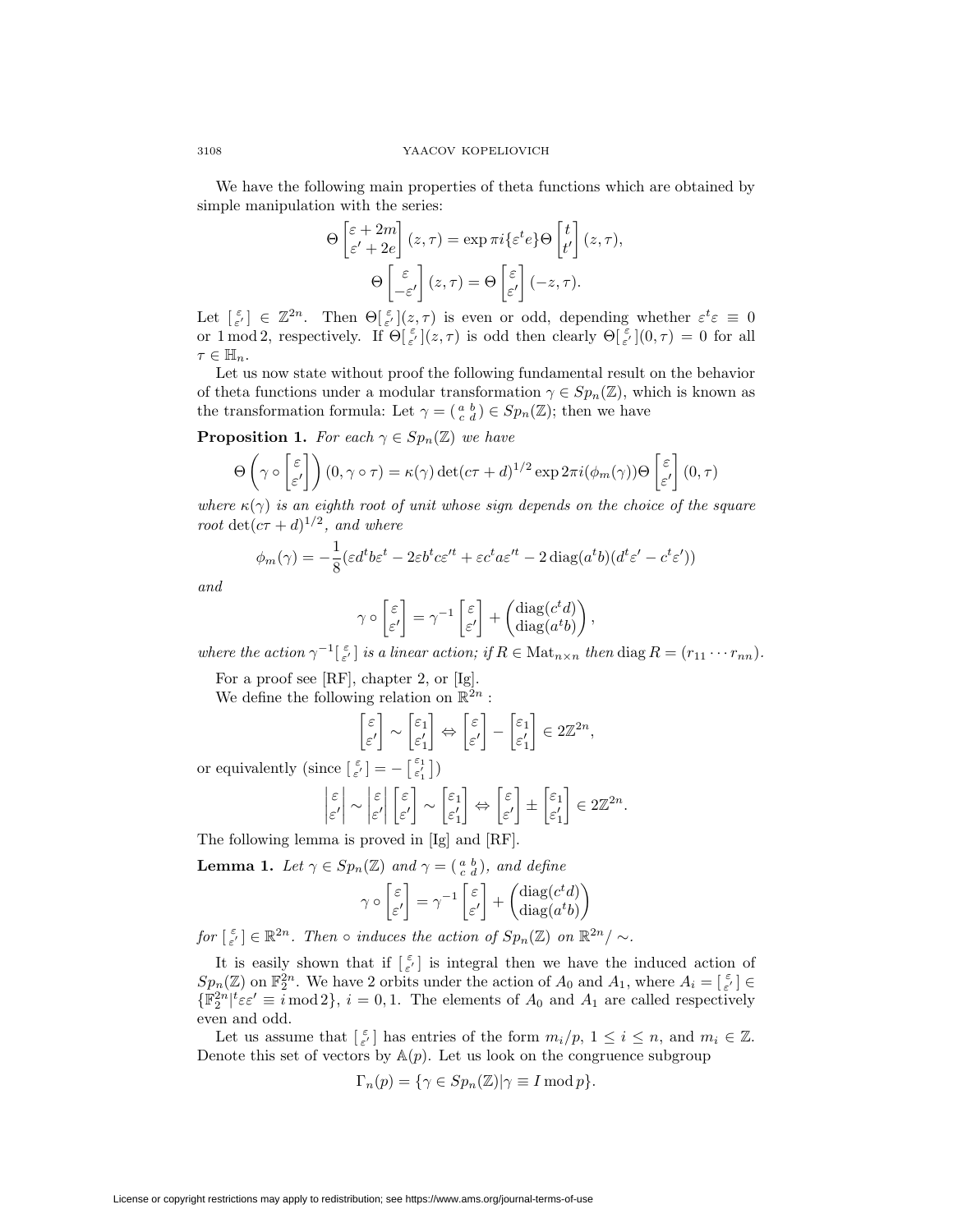Then clearly we have an action of  $\Gamma_n p$  on  $A(p)/\sim$ . In the next section we will analyze this action, and then use this analysis to construct cusp forms on  $A(p)$ .

3. THE ACTION OF  $\Gamma_n(p)$  on  $\overline{A(p)}$ 

Let  $\overline{A(p)} = A(p)/\sim$ , and denote by [*v*] the equivalence class of  $v \in A(p)$  in  $\overline{A(p)}$ .

**Lemma 2.**

$$
|\overline{A(p)}| = \frac{(2p)^{2n} - 2^{2n}}{2} + 2^{2n}.
$$

*Proof.* Define a one-to-one map  $\overline{\varphi}$ :  $\overline{A(p)} \to \mathbb{Z}_{2p}^{2n}/\pm 1$ . Let  $v \in A(p)$  and assume

$$
v = \left(\frac{\frac{m_1}{p} \cdots \frac{m_n}{p}}{\frac{m_{n+1}}{p} \cdots \frac{m_{2n}}{p}}\right).
$$

We define  $\varphi(v) = pv \mod 2p$ .  $\varphi$  naturally induces  $\overline{\varphi} \colon \overline{A}(p) \to \mathbb{Z}_{2p}^{2n}/\pm 1$ , since  $v - v' \in 2\mathbb{Z}^{2n} \Rightarrow \varphi(v - v') \equiv 0 \mod 2p$ , and  $v = -v' \Rightarrow \varphi(v) = -\varphi(v')$ . Hence  $\overline{\varphi}$  is well defined.  $\overline{\varphi}$  is onto, since for each  $v \in \mathbb{Z}_{2p}^{2n}$  there is  $v \in A(p)$  such that  $\varphi(v) = \overline{v}$ .  $\overline{\varphi}$  is one-to-one, since  $v \simeq v' \Rightarrow \varphi(v) \neq \varphi(v')$ . Hence we get

$$
|\overline{A(p)}| = |\mathbb{Z}_{2p}^{2n}/\pm 1| = \frac{(2p)^{2n} - 2^{2n}}{2} + 2^{2n}.\quad \Box
$$

Let us observe that we have a natural action of  $\mathbb{Z}_2^{2n}$  on  $\overline{A(p)}$ . Assume  $\varepsilon_i \in \mathbb{Z}_2^{2n}$ ; then for each  $[v] \in \overline{A(p)}$ ,  $[v] \to [v + \varepsilon_i]$ . It is easily verified that we have an action of  $\mathbb{Z}_{2}^{2n}$  on  $\mathbb{Z}_{2p}^{2n}/\pm 1$ . We can also define our action of  $\mathbb{Z}_{2}^{2n}$  on  $\mathbb{Z}_{2p}^{2n}/\pm 1$ . Denote by  $\chi: \mathbb{Z}_2 \to \mathbb{Z}_{2p}$  the natural ring homomorphism which is valued by the map  $1 \to p$ and has a natural extension  $\chi_0: \mathbb{Z}_2^{2n} \to \mathbb{Z}_{2p}^{2n}$ . Define the action  $\overline{\omega} \circ \varepsilon = \omega + \chi_0(\varepsilon)$ for  $\omega \in \mathbb{Z}_{2p}^{2n}$  and  $\varepsilon \in \mathbb{Z}_{2}^{2n}$ . It is obvious that we have an action of  $\mathbb{Z}_{2}^{2n}$  on  $\mathbb{Z}_{2p}^{2n}$ , and therefore we have a group action of  $\mathbb{Z}_2^{2n}$  on  $\mathbb{Z}_p^{2n}/\pm 1$ . From the definition of  $\overline{\varphi}$  we deduce that  $\overline{\varphi}$  is a  $\mathbb{Z}_2^{2n}$ -invariant map, since

$$
\varphi(v+\varepsilon_i) = (pv+p\varepsilon_i) \bmod 2p = \varphi(v) + \chi_0(\varepsilon_i).
$$

**Lemma 3.** *There exist*  $(p^{2n}+1)/2$  *orbits of the group*  $\mathbb{Z}_2^{2n}$  *on*  $\overline{A(p)}$  *and on*  $\mathbb{Z}_{2p}^{2n}/\pm$ *. Each orbit has* 2<sup>2</sup>*<sup>n</sup> elements.*

*Proof.* Since  $\overline{\varphi}$  is  $\mathbb{Z}_2^{2n}$  invariant, it is enough to prove the claim for  $\mathbb{Z}_{2p}^{2n}/\pm 1$ . Let us show first that each orbit has  $2^{2n}$  elements; i.e, if  $v \in \mathbb{Z}_{2p}^{2n}$  and  $e_1, e_2 \in \mathbb{Z}_2^{2n}, e_1 \neq e_2$ , then it is enough to show that  $v+e_1 \neq \pm (v+e_2)$ . Clearly  $e_1 \neq e_2 \Rightarrow v+e_1 \neq v+e_2$ , and  $v + e_1 = -v + e_2 \rightarrow 2v = e_2 - e_1 \Rightarrow v = 0$  (*e*<sub>1</sub>*, e*<sub>2</sub> are vectors with coordinates  $0, p$ , and  $p$  is an odd number).

Let us calculate how many orbits we have. The number of orbits equals the number of equivalence classes that we have under the action of  $\mathbb{Z}_2^{2n}$  on  $\mathbb{Z}_{2p}^{2n}/\pm 1$ . Inside  $\mathbb{Z}_{2p}^{2n}/\pm 1$  we have  $\frac{(2p)^{2n}-2^{2n}}{2}+2^{2n}$  equivalence classes. On the other hand, each orbit has  $2^{2n}$  elements, and therefore if *X* is the set of the orbits we get

$$
|X| = \frac{p^{2n} - 1}{2} + 1. \quad \Box
$$

We denote the set of all orbits of  $[v] \in \overline{A(p)}$  under the action of  $\mathbb{Z}_2^{2n}$  by  $\text{Orb}_{\mathbb{Z}_2^{2n}}[v]$ . We formulate our main observation.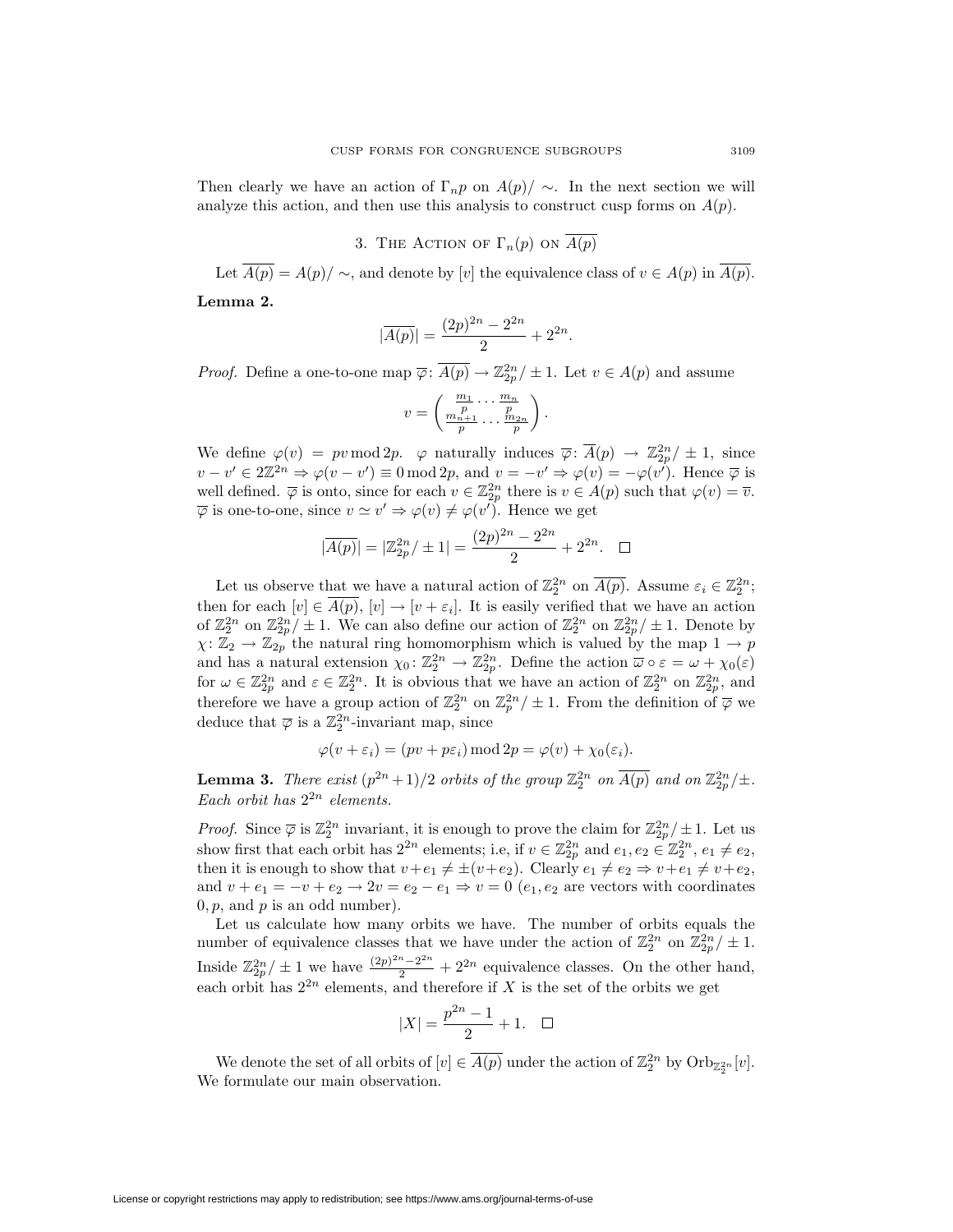**Proposition 2.** Orb<sub> $\mathbb{Z}_2^{2n}[v]$  *is invariant under the action of*  $\Gamma_n(p)$  *and contains* 2</sub> orbits,  $B_1$  and  $B_2$  for the action of  $\Gamma_n(p)$  such that  $|B_i| = 2^{n-1}(2^n + (-1)^i)$ ,  $i = 0, 1$ . *Furthermore, for each*  $\alpha = \begin{bmatrix} \varepsilon \\ \varepsilon' \end{bmatrix}$  and  $\alpha \in A(p)$ *, define*  $[[\alpha]] = p^2 \varepsilon \varepsilon'^t \mod 2$ *; i.e. take the standard scalar product of*  $\varepsilon$  *and*  $\varepsilon'$  *and look at the product of denominators*  $\text{mod } 2$ *. Then*  $v' \in B_i \Leftrightarrow v' \in \text{Orb}_{\mathbb{Z}^{2n}}[v]$  *is such that*  $[[v']] = i, i = 0, 1$ *.* 

*Proof.* Let us show invariance for each  $M \in \Gamma_n(p)$ . We write  $M = I + pL$  and  $L \in M_{2q \times 2q}(\mathbb{Z})$ ; then

$$
M \circ [\alpha] = \left[ M^{-1} \begin{bmatrix} \varepsilon \\ \varepsilon' \end{bmatrix} \right] + \begin{pmatrix} \text{diag}(c^t d) \\ \text{diag}(a^t b) \end{pmatrix} = [\alpha] + \alpha p L' + \begin{pmatrix} \text{diag}(c^t d) \\ \text{diag}(a^t b) \end{pmatrix}.
$$

But  $\alpha pL' + (\frac{\text{diag}(c^t d)}{\text{diag}(a^t b)})$  is an integral vector and therefore is equivalent under  $\sim$  to a vector with entries 0, 1. Therefore from the definition of  $\text{Orb}_{\mathbb{Z}_2^{2n}}[v]$  we get that  $[\alpha] \in \mathrm{Orb}_{\mathbb{Z}_2^{2n}}$  if  $[\alpha] \in \mathrm{Orb}_{\mathbb{Z}_2^{2n}}(v)$ .

To prove the second assertion of the proposition, we need the following result.

**Lemma 4.**  $Sp_n(\mathbb{Z}_2) \simeq \Gamma_n(p)/\Gamma_n(2p)$ . If  $\psi_1 : \Gamma_n(p) \to Sp_n(\mathbb{Z}_2)$  denotes the corre*sponding homomorphism, then there exists a natural one-to-one and onto mapping*  $\overline{\delta}$ : Orb<sub> $\mathbb{Z}_{2}^{2n}[v] \rightarrow \mathbb{Z}_{2}^{2n}$ . Furthermore, for  $\alpha \in \text{Orb}_{\mathbb{Z}_{2}^{2n}}[v]$  we have</sub>

$$
\overline{\delta}(M \circ \alpha) = \psi_1(M) \circ \overline{\delta}(\alpha).
$$

*Proof.* For every  $M \in \Gamma_n(p)$  we define  $\psi_1 \colon \Gamma_n(p) \to Sp_n(\mathbb{Z}_2)$  by  $\psi_1(M) = M \text{ mod } 2$ . It is clear that  $\psi_1(M) \in Sp_n(\mathbb{Z}_2)$ , and  $M \in \text{Ker } \psi_1 \Leftrightarrow M = I \mod 2$ , since  $M =$  $I \bmod p \Rightarrow M = I \bmod 2p \Rightarrow M \in \Gamma_n(2p).$ 

Let us show that  $\psi_1$  is onto. It is well known that  $Sp_n(\mathbb{Z}_2)$  is a symplectic group and has generators of the form  $(E \overline{S})$  and  $(E \overline{S})$ ,  $\overline{s}_{ij} = 0, 1 \in \mathbb{Z}_2$ . We can lift this system of generators to:

$$
\begin{pmatrix} E_p & S \\ 0 & E_p \end{pmatrix}, \begin{pmatrix} E_p & 0 \\ S & E_p \end{pmatrix} \in \Gamma_n(p),
$$
\nand

\n
$$
s \cdot p = n \text{ if } \overline{s} \cdot p = 1
$$

where  $s_{ij} = 0$  if  $\overline{s}_{ij} = 0$  and  $s_{ij} = p$  if  $\overline{s}_{ij}$ .

 $\Box$ 

Now for each  $\alpha \in A(p)$  such that  $\alpha \in \text{Orb}\,\mathbb{Z}_2^{2n}[v]$  we define  $\delta(\alpha) = p\alpha \mod 2$ .

It is easily verified that  $\delta$  induces some  $\overline{\delta}$ :  $Orb_{\mathbb{Z}_2^{2n}}[v] \to \mathbb{Z}_2^{2n}$ . This  $\overline{\delta}$  is onto, since if  $e_1 = \overline{\delta}(v)$  and  $e_2 \in \mathbb{Z}_2^{2n}$ , then  $e_2 = \overline{\delta}([v + e_2 - e_1])$  by the definition of  $\overline{\delta}$ , and it is one-to-one since the two sets have the same number of elements. Likewise, from the definition of *◦* it is readily seen that

$$
\overline{\delta}(M \circ \alpha) = \overline{\delta} \left( M^{-1} \begin{bmatrix} \varepsilon \\ \varepsilon' \end{bmatrix} + \frac{\text{diag}(c^t d)}{\text{diag}(a^t b x)} \right) = \psi_1(M) \circ \overline{\delta}.
$$

We have proved that the following diagram is commutative:

$$
\Gamma_n(p) \times \text{Orb}_{\mathbb{Z}_2^{2n}}[v] \longrightarrow \text{Orb}_{\mathbb{Z}_2^{2n}}[v]
$$
\n
$$
\downarrow \qquad \qquad \downarrow \delta
$$
\n
$$
Sp_n(\mathbb{Z}_2) \times \mathbb{Z}_2^{2n} \longrightarrow \mathbb{Z}_2^{2n}
$$

We see from the diagram that the number of orbits is the same as the orbits of  $Sp_n(\mathbb{Z}_2)$  in  $\mathbb{Z}_2^{2n}$ , i.e., 2. Moreover,  $e_1 = \begin{bmatrix} \varepsilon \\ \varepsilon'_1 \end{bmatrix} \in \mathbb{Z}_2^{2n}$  and  $e_2 = \begin{bmatrix} \varepsilon_2 \\ \varepsilon'_2 \end{bmatrix} \in \mathbb{Z}_2^{2n}$ belong to the same orbit under the action of  $Sp_n(\mathbb{Z}_2) \Leftrightarrow \varepsilon_1^t \varepsilon_1' = \varepsilon_2^t \varepsilon_2' \bmod 2$  (see [RF] and [Ig]). From the definition of  $\delta$  we see that  $[\alpha], [\alpha'] \in \text{Orb}_{\mathbb{Z}_2^{2n}}(v)$  in the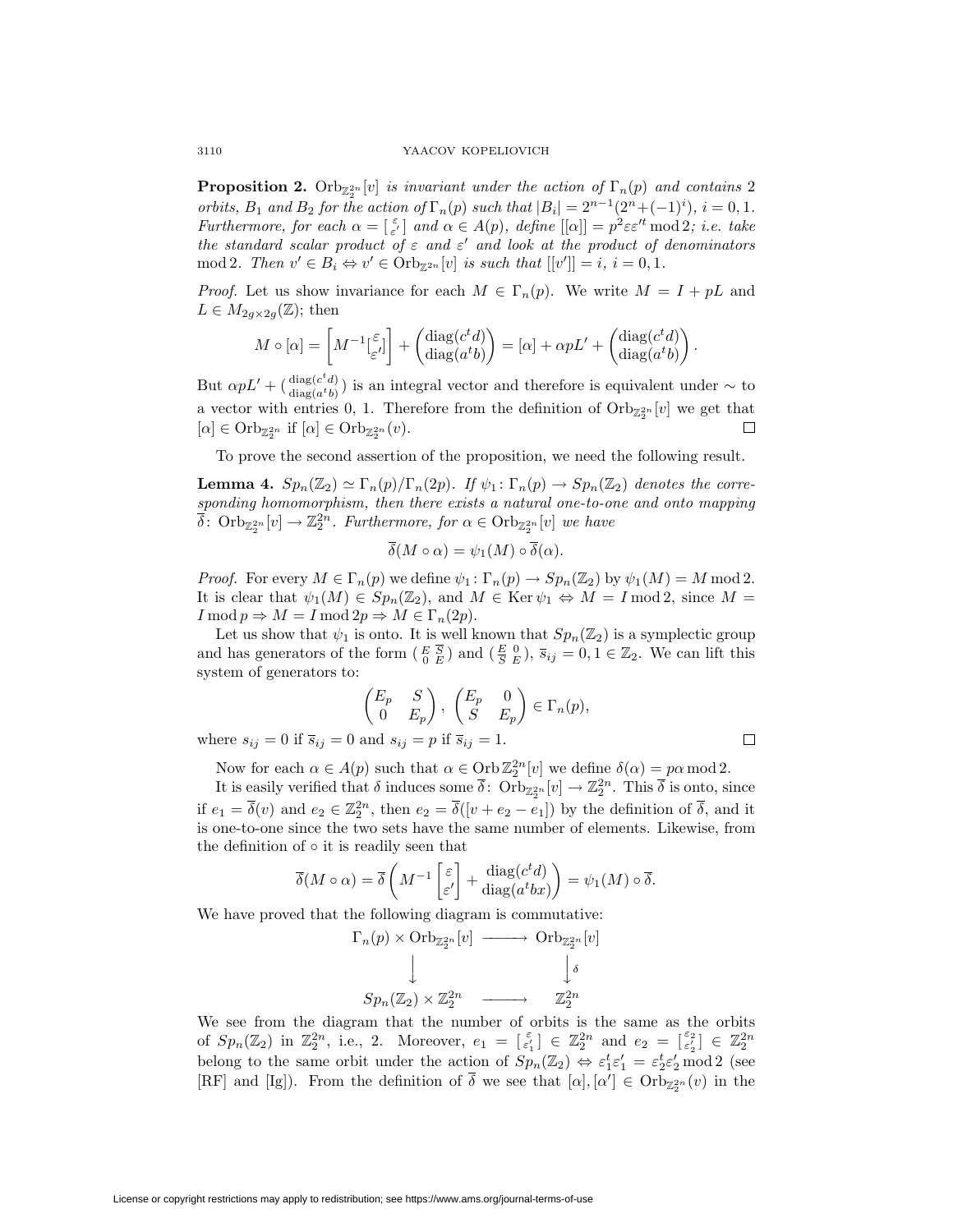same orbit of  $\Gamma_n(p) \Leftrightarrow \delta[\alpha], \delta[\alpha']$  belong to the same orbit of  $Sp_n(\mathbb{Z}_2)$ . Suppose that  $\alpha = \begin{bmatrix} \alpha_1 \\ \alpha_1^1 \end{bmatrix}$  and  $\alpha' = \begin{bmatrix} \alpha_2 \\ \alpha_2^1 \end{bmatrix}$ ; then  $\overline{\delta}(\alpha)$  and  $\overline{\delta}(\alpha')$  belong to the same orbit of  $Sp_n(\mathbb{Z}_2) \Leftrightarrow p^2 \alpha_1 \alpha_1^{1t} \equiv p^2 \alpha_2 \alpha_2^{1t} \mod 2$ , and the proposition is proved.  $\Box$ 

We now formulate the second assertion. We denote *Xn*(*p*) = *{*[*α*] *∈ A*(*p*)*|*[[*α*]] *≡* 0 mod 2*},*

$$
X_n(p) = \{[\alpha] \in A(p)| |[\alpha]] \equiv 0 \mod 2\},
$$
  

$$
Y_n(p) = \{[\alpha] \in \overline{A}(P)| |[\alpha]] \equiv 1 \mod 2\}.
$$

**Theorem 1.** (1)  $X_n(p), Y_n(p)$  are invariant under the action of  $Sp_n(\mathbb{Z})$  on  $\overline{A(p)}$ . Moreover, there exist mappings  $h_1: X_n(p)/\Gamma_n(p) \to \mathbb{Z}_p^{2n}/\pm 1$  and  $h_2: Y_n(p)/\Gamma_n(p)$  $\rightarrow \mathbb{Z}_p^{2n}/\pm 1$  *which are induced by the mapping*  $h(\alpha) = p\alpha \mod p$ ,  $\alpha \in A(p)$ .

(2) For each  $M \in Sp_n(\mathbb{Z})$  and  $e \in X_n(p)/\Gamma_n(p)$  there exists  $h_1(M \circ [e]) =$  $M(h_1[e])$ . For  $[e] \in Y_n(p)/\Gamma_n(p)$  we have  $h_2(M \circ [e]) = M(h_2[e])$ , where the action *of*  $Sp_n(\mathbb{Z})/\pm 1$  *on*  $\mathbb{Z}_p^{2n}/\pm 1$  *is the natural action of*  $Sp_n(\mathbb{Z})$  *on*  $\mathbb{Z}_p^{2n}$  *through the map*  $\psi: Sp_n(\mathbb{Z}) \to Sp_n(\mathbb{Z}_p).$ 

(3) *Each h<sup>i</sup> is one-to-one and onto.*

*Proof.* (1) If  $\alpha \in A(p)$ , define  $h(\alpha) = p\alpha \mod p$  and assume  $\alpha \sim \alpha'$ , i.e.,  $\alpha \pm \alpha' \in A(p)$  $2\mathbb{Z}^{2n}$ ; we obtain  $h(\alpha) = \pm h(\alpha')$ . Thus we obtain a mapping  $\overline{h}$ :  $\overline{A(p)} \to \mathbb{Z}_p^{2n}/\pm 1$ . Assume that, moreover,  $[v'] \in \mathrm{Orb}_{\mathbb{Z}_2^{2n}}[v]$ , i.e.,  $v - v' \in \mathbb{Z}^{2n}$ . By definition we obtain  $h(v) = h(v')$ . Since we have shown that for each  $[v] \in A(p)$  the orbit of  $[v]$ under  $\Gamma_n(p)$  belongs to  $\text{Orb}_{\mathbb{Z}_2^{2n}}[v]$ , we see that  $h_1: X_n(p)/\Gamma_n(p) \to \mathbb{Z}_p^{2n}/\pm 1$  and  $h_2$ :  $Y_n(p)/\Gamma_n(p) \to \mathbb{Z}_p^{2n}/\pm 1$  are well defined.

(2) Assume  $M = \begin{pmatrix} a & b \\ c & d \end{pmatrix} \in Sp_n(\mathbb{Z})$ ; we show that indeed  $h_1(M \circ (e)) = M(h_1[e])$ for  $e \in X_n(p)/\Gamma_n(p)$ . We have to show the following:

$$
e \in X_n(p)/\Gamma_n(p), \qquad M \circ [e] \in X_n(p)/\Gamma_n(p).
$$

By definition,  $v = \begin{bmatrix} \varepsilon \\ \varepsilon' \end{bmatrix} \in m_j/p, 1 \le j \le n$ , and  $\varepsilon'_j = m'_j/p \Rightarrow [[v]] = \sum m_j m'_j \mod 2$ . But  $M \in Sp_n(\mathbb{Z})$ , so

$$
[[M \circ v]] = [[M^{-1}v + \frac{\text{diag}(c^t d)}{\text{diag}(a^t b)}]].
$$

We can write

$$
\left[ \left[ M^{-1}v + \frac{\text{diag}(c^t d)}{\text{diag}(a^t b)} \right] \right] = \left\| p M^{-1}v + \frac{\text{diag}(c^t d)}{\text{diag}(a^t b)} \right\|,
$$

where  $\| \cdot \|$  is the standard norm of a 2*n*-dimensional vector with integral entries; i.e., if  $v' = \begin{bmatrix} \mu \\ \mu' \end{bmatrix}$  and  $v' \in \mathbb{Z}^{2n}$ , then  $||v'|| = \sum_{j=1}^{n} \mu_j \mu'_j \mod 2$ . Since p is odd,

$$
\left\| p M v^{-1} + p \frac{\text{diag}(c^t d)}{\text{diag}(a^t b)} \right\| = \left\| p M v^{-1} + \frac{\text{diag}(c^t d)}{\text{diag}(a^t b)} \right\| = \| M \circ p v \|.
$$

Since *pv* is an integral vector and *M* preserves  $\| \cdot \|$ , we get  $\| M \circ pv \| = \| pv \| = \| v \|$ . And so we have an action of  $Sp_n(\mathbb{Z})$  on  $X_n(p)$  and  $Y_n(p)$ . Let us show that we have an action of  $Sp_n(\mathbb{Z})$  on  $X_n(p)/\Gamma_n(p)$ ; i.e.,  $[e]$  and  $[e']$  belong to the same orbit under  $\Gamma_n(p)$  and  $M \in Sp_n(\mathbb{Z})$ , then  $M \circ [e]$  and  $M \circ [e']$  belong to the same orbit too. But for  $[e] = \gamma[e'], \gamma \in \Gamma_n(p)$  we have  $M[e] = M\gamma[e'] \Rightarrow Me = \gamma'M[e'],$  since  $\Gamma_n(p) \triangleleft Sp_n(\mathbb{Z})$ .

Let us now calculate  $h_1(M \circ [e])$ . Choose  $v \in A(p)$  so that  $[e]$  and  $[v]$  belong to the same orbit under  $\Gamma_n(p)$ . Then

$$
h_1(M \circ [v]) = h\left(M^{-1}v + \frac{\text{diag}(c^t d)}{\text{diag}(a^t b)}\right) = h(M^{-1}v) + h\left(\frac{\text{diag}(c^t d)}{\text{diag}(a^t b)}\right) = h(M^{-1}v).
$$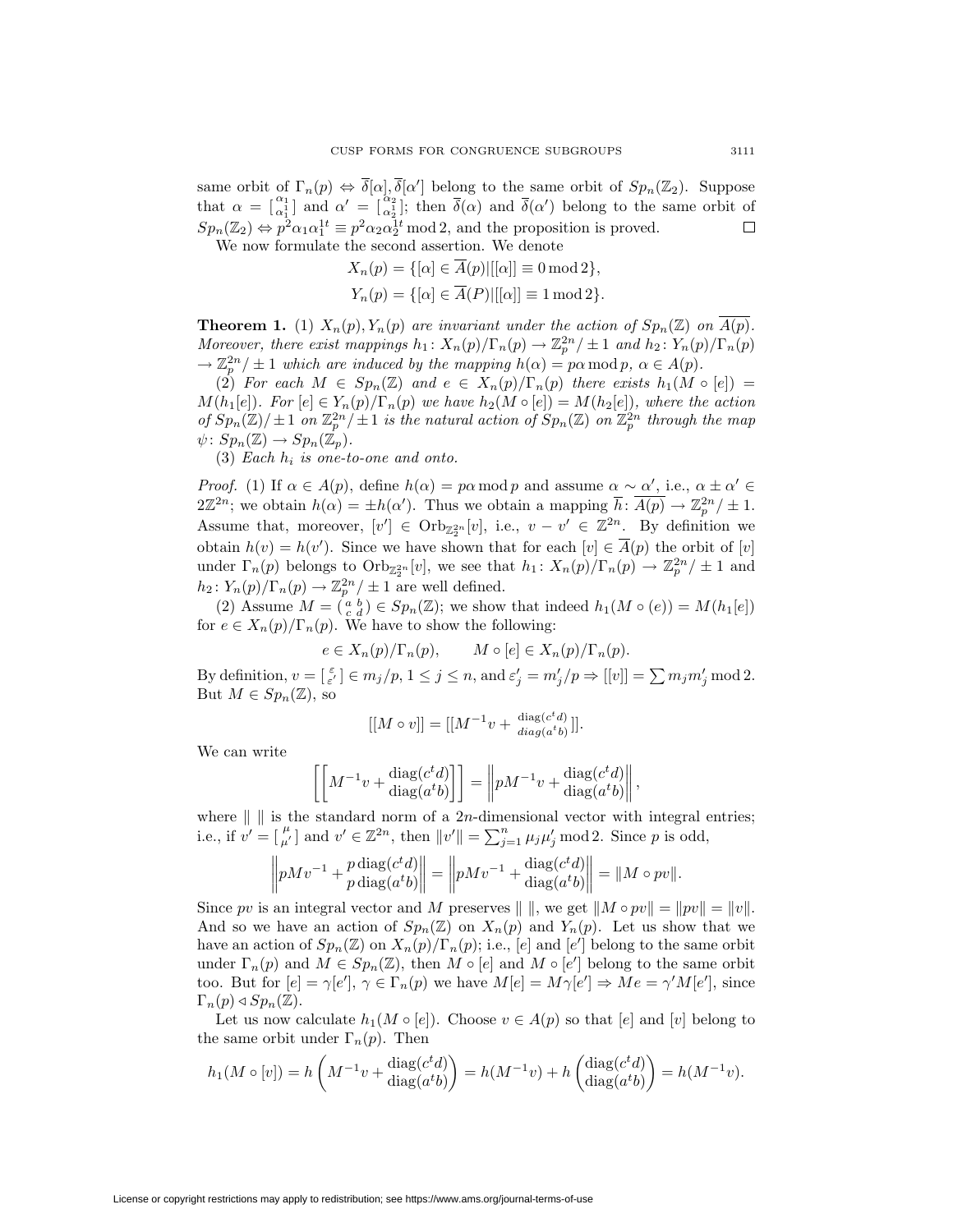#### 3112 YAACOV KOPELIOVICH

Now  $h(M^{-1}v) = \psi(M)^{-1} \circ h(v)$ , where  $\psi: Sp_n(\mathbb{Z}) \to Sp_n(\mathbb{Z}_p)$  is reduction mod p and the action of  $M = \begin{pmatrix} a & b \\ c & d \end{pmatrix}$  on  $\alpha = \begin{bmatrix} m \\ m' \end{bmatrix} \in \mathbb{Z}_p^{2n}$  is the usual linear action.

(3)  $h_1$  and  $h_2$  are one-to-one and onto. Since for each  $\alpha \in \mathbb{Z}_p^{2n}/\pm 1$  there is a  $v \in A(p)$  such that  $h(v) = \alpha$ , it follows that  $[v] \in X_n(p)$  or  $[v] \in Y_n(p)$ . If  $v \in X_n(p)$ we can always find an element  $v' \in \text{Orb}_{\mathbb{Z}_p^{2n}}[v]$  such that  $[v'] \in Y_n(p)$  and  $h_2(v') = \alpha$ . In order to show that the  $h_i$  are one-to-one it is enough to show that

$$
|\mathbb{Z}_p^{2n}/\pm 1| = |X_n(p)/\Gamma_n(p)| = |Y_n(p)/\Gamma_n(p)|.
$$

By Theorem 1 the number of orbits  $X_n(p)/\Gamma_n(p)$  and  $Y_n(p)/\Gamma_n(p)$  is precisely equal to the number  $|\text{Orb}_{\mathbb{Z}_2^{2n}}[v]| \Rightarrow |X_n(p)/\Gamma_n(p)| = |Y_n(p)/\Gamma_n(p)| = \frac{p^{2n-1}}{2} + 1$ , and so  $h_1$  and  $h_2$  are one-to-one.

Before we proceed to construct automorphic forms we give a result which will show how to build the orbits effectively.

**Corollary 1.** *For each*  $\alpha \in \mathbb{Z}_p^{2n}/\pm 1$  *choose*  $\beta \in A(p)$  *such that* (1)  $p\beta \equiv 0 \mod 2$ *and* (2)  $p\beta \equiv \alpha \mod p$  (*i.e.,*  $h(\beta) = \alpha$ ) *and denote by* [ $\beta$ ] *the equivalence class in*  $\overline{A}(p)$ *.* Then  $h_2^{-1}(\alpha) = \beta + O_n$  and  $h_1^{-1}(\alpha) = \beta + E_n$ , where  $O_n$  denotes the odd *integral characteristics and E<sup>n</sup> denotes the even integral characteristics.*

*Proof.* First we note that each  $\alpha \in \mathbb{Z}_p^{2n}/\pm 1$  has such a  $\beta$ . Moreover,  $h_1$  and  $h_2$ are one-to-one by the previous theorem, and  $h_1^{-1}(\alpha)$  and  $h_2^{-1}(\alpha)$  have  $2^{n+1}(2^n \pm 1)$ respectively. It is easy to see that  $\beta + E_n \subset h_1^{-1}(\alpha)$  and  $\beta + O_n \subset h_2^{-1}(\alpha)$ , and therefore we are done.

# 4. Cusp forms and some of their properties

We use the results of  $\S3$  to construct cusp forms for the group  $\Gamma_n(p)$ , where, as usual, *p* is an odd prime. For each  $\alpha \in \mathbb{Z}_p^{2n}/\pm 1$  we look at  $\begin{bmatrix} \varepsilon \\ \varepsilon' \end{bmatrix} \in h_1^{-1}(\alpha)$  or  $\left[\begin{array}{c} \varepsilon \\ \varepsilon' \end{array}\right] \in h_2^{-1}(\alpha)$  (i.e. all the functions with characteristic in  $h_1^{-1}(\alpha)$  or  $h_2^{-1}(\alpha)$ ). Let us look at some symmetric function of  $\Theta[\frac{\varepsilon}{\varepsilon}]^{8p}$ . For each  $\left[\frac{\varepsilon_1}{\varepsilon}\right] \in h_2^{-1}(\alpha)$  or

 $\left[\begin{smallmatrix} \varepsilon \\ \varepsilon' \end{smallmatrix}\right] \in h_1^{-1}(\alpha)$  we consider the polynomial

$$
\prod_{\substack{\lceil \frac{\varepsilon}{\varepsilon'}\rfloor \in h_i^{-1}(\alpha)}} \left(X - \Theta^{8p} \left[\frac{\varepsilon}{\varepsilon'}\right] (0, \tau)\right), \qquad i = 1, 2.
$$

**Theorem 2.** *The coefficients of the polynomial are automorphic forms for the group*  $\Gamma_n(p)$ *.* 

*Proof.* We write the transformation formula

$$
\Theta\left[\frac{\tilde{\varepsilon}}{\tilde{\varepsilon}'}\right](0,\tau) = K(M)(c\tau+d)^{1/2}\Theta\left[\frac{\varepsilon}{\varepsilon'}\right](0,\gamma(\tau)),
$$

where  $\begin{bmatrix} \tilde{\varepsilon} \\ \tilde{\varepsilon}' \end{bmatrix} = M \circ \begin{bmatrix} \varepsilon \\ \varepsilon' \end{bmatrix} \hat{\tau} = (a\tau + b)(\tau + d)^{-1}$  and K was given at the beginning in the introduction.

Examining *K*, we conclude that  $K(M)^{8p} = 1$  if  $M \in \Gamma_n(p)$ . Therefore the transformation formula will read

$$
\Theta\left[\frac{\tilde{\varepsilon}}{\tilde{\varepsilon}'}\right]^{8p}(0,\hat{\tau})=\det(c\tau+d)^{4p}\Theta\left[\frac{\varepsilon}{\varepsilon'}\right]^{8p}(0,\tau).
$$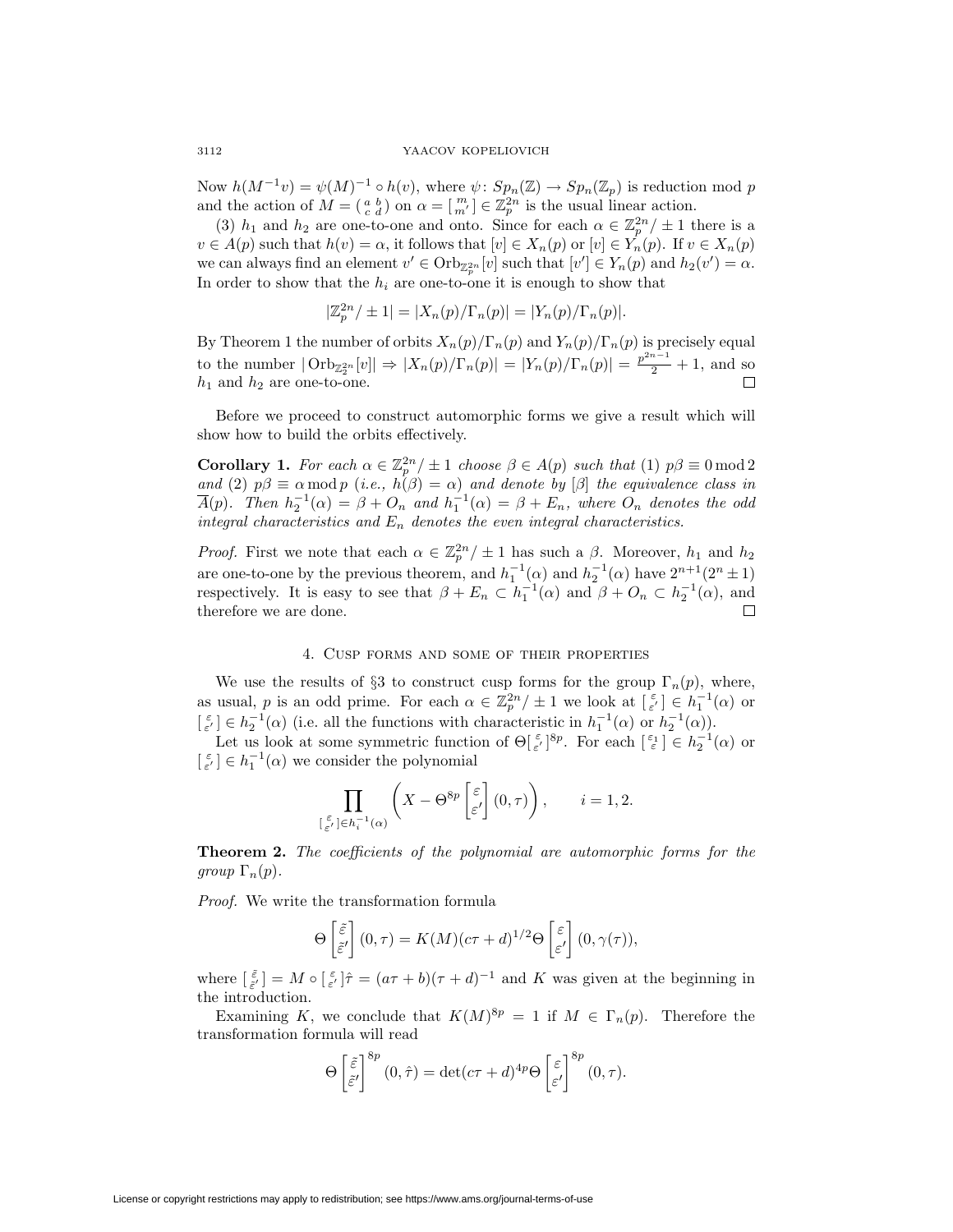Furthermore we see that  $\Theta[\frac{\varepsilon}{\varepsilon'}]^{8p}(0,\tau)$  depends only on the image of  $[\frac{\varepsilon}{\varepsilon'}]$  in  $\overline{A(p)}$ . Hence every symmetric function of  $\Theta^{\otimes p}[\epsilon]$   $(\infty, \tau)$  with  $[\epsilon] \in h_i^{-1}(\alpha)$  will provide an automorphic form of  $\Gamma_n(p)$  of a suitable weight. 口

The smallest automorphic form we get is of weight 4*p* :

$$
\sum_{\left[\begin{smallmatrix} \varepsilon \\ \varepsilon'\end{smallmatrix}\right]\in h_i^{-1}(\alpha)} \Theta^{8p} \begin{bmatrix} \varepsilon \\ \varepsilon'\end{bmatrix}.
$$

However, we shall concentrate on the forms

$$
\Theta_\alpha(\tau) = \prod_{\substack{\left[\begin{smallmatrix} \varepsilon \\ \varepsilon'\end{smallmatrix}\right] \in h_i(\alpha)}} \Theta\left[\begin{smallmatrix} \varepsilon \\ \varepsilon'\end{smallmatrix}\right]^{8p}.
$$

We investigate the basic properties of those forms.

Let us recall the definition of a Siegel operator and the notion of a cusp form. For any automorphic form  $f: H_n \to \mathbb{C}$  we shall define the Siegel operator  $\Phi$  which gives us a form in  $\mathbb{H}_{n-1}$ , i.e.,

$$
\Phi(F)(\tau') = \lim_{\lambda \to \infty} f\begin{pmatrix} \tau' & 0 \\ 0 & i\lambda \end{pmatrix} \tau \in \mathbb{H}_{n-1}.
$$

Now using the definition of  $\Theta[\frac{\varepsilon}{\varepsilon'}](0, \tau)$  we conclude that

$$
\Theta\begin{bmatrix} \varepsilon \\ \varepsilon' \end{bmatrix}(0,\tau) = \Theta\begin{bmatrix} \varepsilon_1 \\ \varepsilon'_1 \end{bmatrix}(0,\tau')\cdot\Theta\begin{bmatrix} \varepsilon_n \\ \varepsilon'_n \end{bmatrix}(0,\lambda);
$$

here  $\tau = \begin{pmatrix} \tau' & 0 \\ 0 & i\lambda \end{pmatrix}$  and  $\varepsilon_1 = \varepsilon_i$ ,  $1 \leq i \leq n-1$ , and  $\varepsilon'_{1i} = \varepsilon'_i$ ,  $1 \leq i \leq n-1$ . Then we conclude that  $\Phi(\Theta_\alpha) = 0$  for each  $\alpha \in \mathbb{Z}_p^{2n} / \pm 1$ , and therefore the following holds.

**Proposition 3.**  $\Theta_{\alpha}(\tau)$  *is a cusp form for*  $\Gamma_n(p)$ *.* 

*Proof.* Recall that  $f: \mathbb{H}_k \to \mathbb{C}$  is a cusp form for  $\Gamma_n(p) \Leftrightarrow \Phi(F(\sigma \cdot \tau)) = 0$  for each  $\sigma \in Sp_n(\mathbb{Z}_p)$  (see [Fr1]). Since  $\Phi(\Theta_\alpha(\tau)) = 0$  for each  $\alpha$ , we get the result.  $\Box$ 

We next prove the following theorem:

**Theorem 3.** For each  $\alpha', \alpha \in \mathbb{Z}_p^{2n}/\pm 1$  the divisors of  $\Theta_{\alpha}(\tau)$  and  $\Theta_{\alpha'}(\tau)$  are *different in*  $\mathbb{H}_n/\Gamma(p)$  *for*  $n \geq 2$ *.* 

*Proof.* First we recall some results of the theory of antisymmetric quadratic forms.

**Lemma 5.** *Let B a symplectic bilinear form nonsingular in a vector space V above F.* Assume  $\sigma: E \to E'$  *is an isometry of subspaces, i.e.,*  $\langle x, y \rangle = \langle \sigma x, \sigma y \rangle$ *, where*  $B(x, y) = \langle x, y \rangle$ *. Then there exists an isometry*  $\gamma: V \to V$  *such that*  $\gamma|_E = \sigma$ *.* 

*Proof.* See [A], p. 121, Theorem 3.9.

 $\Box$ 

**Corollary 2.** Assume  $v_1, v_2 \in \mathbb{Z}_p^{2n}$  and  $w_1, w_2$  are a pair of linearly independent *vectors such that*  $B(w_1, w_2) = B(v_1, v_2)$ *. Then there exists*  $\gamma \in Sp_n(\mathbb{Z})$  *such that*  $w_i = \gamma v_i$ .

*Proof. p* is a prime number and  $\mathbb{Z}_p$  is a field. Define  $E = \text{Span}(v_1, v_2)$  and  $E' =$ Span $(w_1, w_2)$  and  $\sigma v_i = w_i$ ;  $\sigma$  is an isometry, since  $B\langle v_1, v_2 \rangle = B\langle \sigma v_1, \sigma v_2 \rangle$ . There exists  $\overline{\gamma}$ :  $\mathbb{Z}_p^{2n} \to \mathbb{Z}_p^{2n}$  such that  $\overline{\gamma} \in Sp_n(\mathbb{Z}_p)$ ,  $w_i = \overline{\gamma}v_i \Rightarrow \gamma \in Sp_n(\mathbb{Z})$  and  $w_i =$ *γvi*.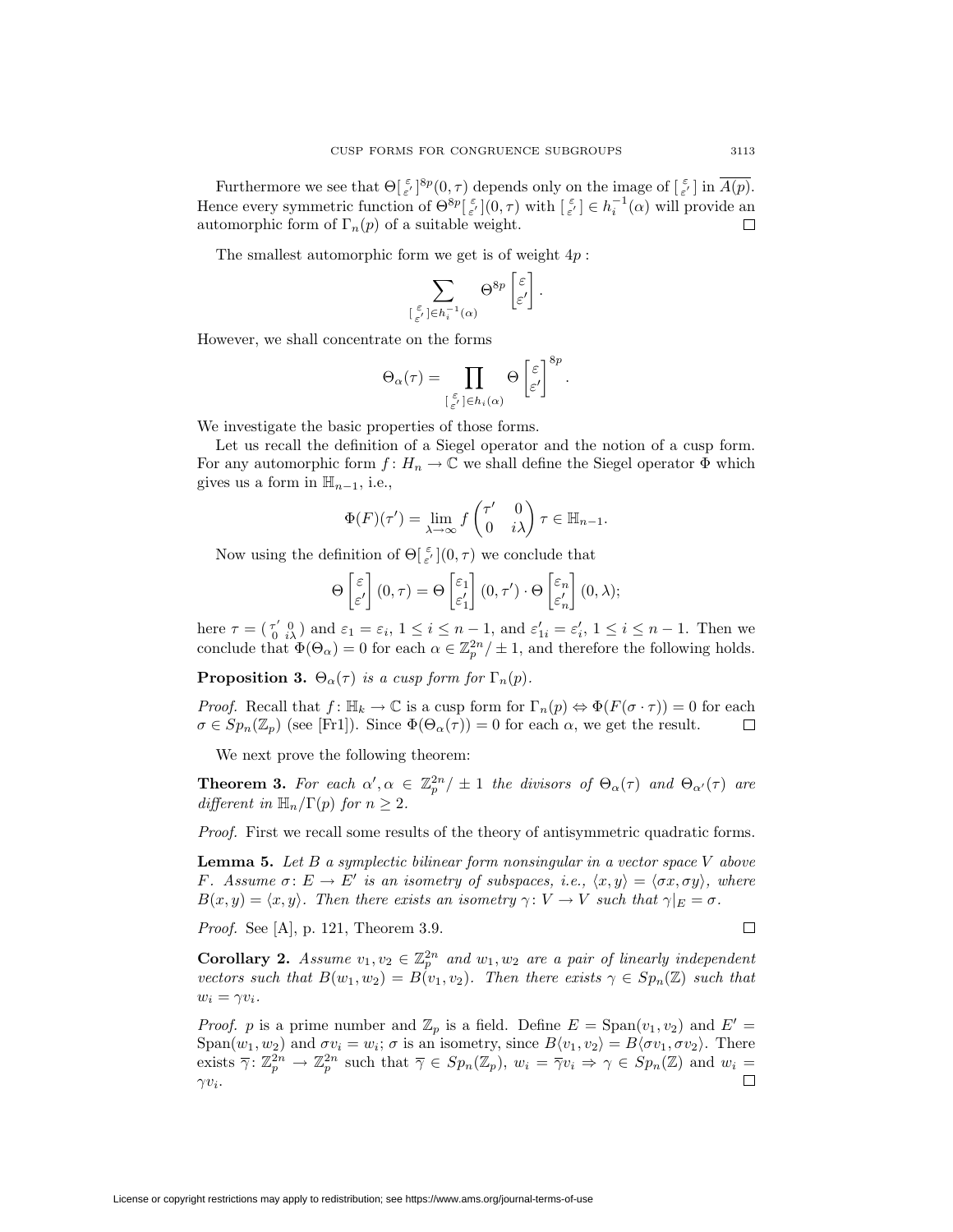We denote by  $V(f)$  the divisor of  $f: \mathbb{H}_n \to \mathbb{C}$ , and put  $X_n^{\alpha}(p) = h_1^{-1}(\alpha)$  for  $\alpha \in \mathbb{Z}_p^{2n}/\pm 1$ . Then  $Y_n^{\alpha}(p) = h_2^{-1}(\alpha), \alpha \in \mathbb{Z}_p^{2n}/\pm 1$ .

We now prove the theorem. The proof will be divided into a number of steps.

**Step I.** We claim that

$$
V\left(\prod_{\substack{\varepsilon\\ \varepsilon'\neq \varepsilon}} \Theta\left[\varepsilon\right](0,\tau)\right) \neq V\left(\prod_{\substack{\varepsilon\\ \varepsilon'\neq \varepsilon}} \Theta\left[\varepsilon\right](0,\tau)\right)
$$

(the left-hand side is different from the product of even characteristics). It is enough to establish the inequality for some  $\alpha_1$ , since if equality held for some  $\alpha$ , then, because  $Sp_n(\mathbb{Z}p)/\pm 1$  acts transitively on  $\mathbb{Z}_p^{2n}/\pm 1$ , we would get

$$
\prod_{\left[\begin{smallmatrix}\varepsilon\\\varepsilon'\end{smallmatrix}\right]\in X_n^\alpha(p)} \Theta\begin{bmatrix}\varepsilon\\\varepsilon'\end{bmatrix}(0,\tau)=c\prod_{\left[\begin{smallmatrix}\varepsilon\\\varepsilon'\end{smallmatrix}\right]\in X_n^0(p)} \Theta\begin{bmatrix}\varepsilon\\\varepsilon'\end{bmatrix}(0,\tau),\qquad c\in\mathbb{C}\;\forall\alpha.
$$

Let us choose  $\alpha_1 \in \mathbb{Z}_p^{2n}$ ,  $\alpha_1 = \begin{pmatrix} 1 & \cdots & 1 \\ 0 & \cdots & 0 \end{pmatrix}$ ; then the even characteristic which will correspond to  $\alpha$  by Corollary 1 is going to be

$$
\begin{bmatrix} \frac{p+1}{p} & \cdots & \frac{p+1}{p} \\ 0 & \cdots & 0 \end{bmatrix}.
$$

Let's look at

$$
\prod_{\substack{\varepsilon\\ \varepsilon'\\ \varepsilon' }} \bigcup_{j=\in X_n^{\alpha}(p)} \Theta^{8p} \left[ \varepsilon' \right] (0, \Pi)
$$

where  $\Pi$  is the matrix with diagonal entries  $\tau$  and zeros elsewhere, and  $\tau \in \mathbb{H}_1$ . Every element in  $X_n^{\alpha}(p)$  is obtained by adding all the integral characteristics; therefore all characteristics in  $X_n^{\alpha}(p)$  should be rational, and hence  $\Theta[\frac{\varepsilon}{\varepsilon'}](0,\Pi) \neq 0$ because  $\Theta[\frac{\varepsilon}{\varepsilon'}](0,\Pi) = \prod \Theta[\frac{\varepsilon_i}{\varepsilon_i'}](0,\tau)$ , where  $[\frac{\varepsilon_i}{\varepsilon_i'}]$  is the *i*th column in  $[\frac{\varepsilon}{\varepsilon'}]$ . Since  $\Theta[\epsilon]_{\epsilon'}^{\epsilon}(0,\tau) \neq 0$  for all  $\tau \in \mathbb{H}_1$  and each  $[\epsilon] \in X_n^{\alpha}(p)$ , the product cannot vanish. On the other hand, in the even characteristic we have an element of the form  $Θ[10...01]$  (*n* ≥ 2), since this vector has an even norm. We have  $0 = Θ[1...1]$ (0*,* Π) for  $\Pi$  diagonal, because  $\Theta[\frac{1}{1} \stackrel{0}{0} \cdots \stackrel{0}{0} \stackrel{1}{1}](0, \Pi) = \Theta[\frac{1}{1}](0, \tau) \Theta[\frac{0}{0}](0, \tau) \cdots \Theta[\frac{1}{1}](0, \tau)$  and  $\Theta[\frac{1}{1}](0, \tau) = 0.$  Hence

$$
V\left(\prod_{\substack{\varepsilon\\ \lfloor \varepsilon'\rfloor \in X_n^{\alpha}(p)}} \Theta\left[\frac{\varepsilon}{\varepsilon_1}\right]\right) \neq V\left(\prod_{\substack{\varepsilon\\ \lfloor \varepsilon'\rfloor \in X_n^{\alpha}(p)}} \Theta\left[\frac{\varepsilon}{\varepsilon_1}\right]\right) \text{ for } \alpha \neq 0.
$$

Using the same reasoning, we show:

**Step II.** For  $\alpha = \begin{bmatrix} 1 & \cdots & 1 \\ 0 & \cdots & 0 \end{bmatrix}$  and  $\alpha' = \begin{bmatrix} 0 & \cdots & 0 \\ c & \cdots & 0 \end{bmatrix}$  we have

$$
V\left(\prod_{\substack{\varepsilon\\ \lfloor\frac{\varepsilon}{\varepsilon'}\rfloor\in X_n^{\alpha}(p)}}\theta\left[\frac{\varepsilon}{\varepsilon'}\right](0,\Pi)\right)\neq V\left(\prod_{\substack{\lfloor\frac{\varepsilon}{\varepsilon'}\rfloor\in X_n^{\alpha'}(0)}}\Theta\left[\frac{\varepsilon}{\varepsilon'}\right](0,\Pi)\right).
$$

Again the left-hand side does not vanish for  $\Pi \in \Gamma_n(p)$  (defined as before), and the right-hand side does. On the right-hand side we will get an expression of the form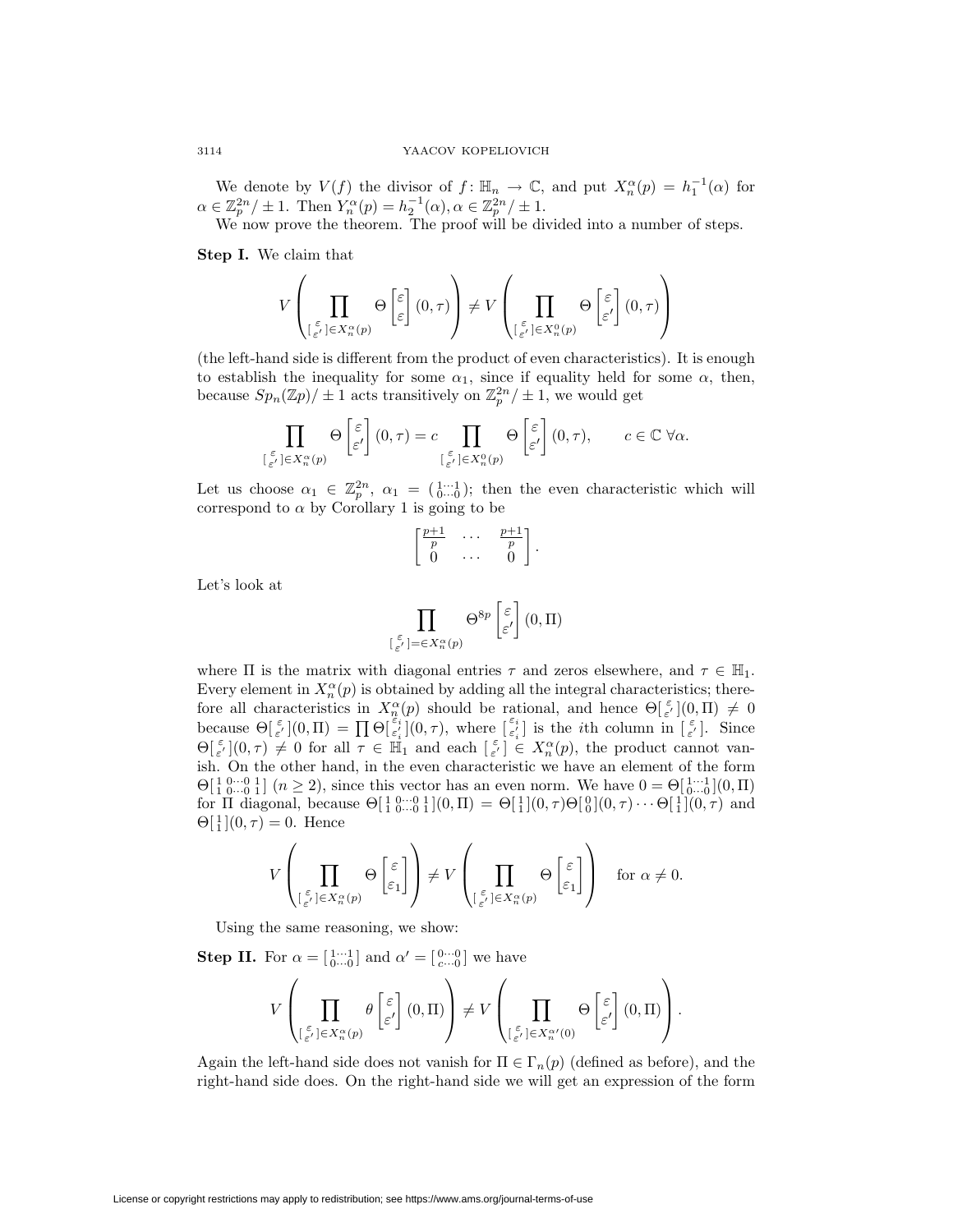$\Theta[\frac{1}{1}](0,\tau)$ , since

$$
\prod_{\left[\begin{smallmatrix}\varepsilon\\\varepsilon'\end{smallmatrix}\right]\in X_n^{\alpha\prime}(p)} \Theta\begin{bmatrix}\varepsilon\\\varepsilon'\end{bmatrix}(0,\Pi)=\prod\Theta\begin{bmatrix}\varepsilon_i\\\varepsilon_i'\end{bmatrix}(0,\tau),
$$

where  $\begin{bmatrix} \varepsilon_i \\ \varepsilon'_i \end{bmatrix}$  is the *i*<sup>th</sup> column in  $\begin{bmatrix} \varepsilon \\ \varepsilon' \end{bmatrix}$ .

**Step III.** For  $\alpha = \begin{bmatrix} 1 & \cdots & 1 \\ 0 & \cdots & 0 \end{bmatrix}$  and  $\alpha' = \begin{bmatrix} c & \cdots & 0 \\ 0 & \cdots & 0 \end{bmatrix}$  we get

$$
V\left(\prod_{\substack{\varepsilon\\ \lfloor \varepsilon'\rfloor\in X_n^{\alpha}(p)}}\theta\left[\varepsilon\atop{\varepsilon'}\right](0,\Pi)\right)\neq V\left(\prod_{\substack{\varepsilon\\ \lfloor \varepsilon'\rfloor\in X_n^{\alpha'}(0)}}\Theta\left[\varepsilon\atop{\varepsilon'}\right](0,\Pi)\right)
$$

by reasoning exactly as in the previous steps.

**Step IV.** For  $\alpha = \begin{bmatrix} 1 \cdots 1 \\ 0 \cdots 0 \end{bmatrix}$  and  $\alpha' = \begin{bmatrix} c \cdots c \\ 0 \cdots 0 \end{bmatrix}$  we have

$$
\prod_{\substack{\left[\begin{smallmatrix}\varepsilon\\ \varepsilon'\end{smallmatrix}\right]\in X_n^\alpha(p)}}\Theta\begin{bmatrix}\varepsilon\\ \varepsilon'\end{bmatrix}\neq\prod_{\substack{\left[\begin{smallmatrix}\varepsilon\\ \varepsilon'\end{smallmatrix}\right]\in X_n^\alpha(p)}}\Theta\begin{bmatrix}\varepsilon\\ \varepsilon'\end{bmatrix}
$$

for  $c \neq p-1,1$ . In order to prove that, we point out that it is enough to assume  $c \equiv 0 \mod 2$ , since  $\alpha \in \mathbb{Z}_p^{2n} / \pm 1$ , and then  $\binom{c/p \ c/p \cdots c/p}{0 \cdots 0}$  will belong to  $X_n^{\alpha}(p)$ . We choose

$$
\Pi = \begin{pmatrix} \tau_1 & 0 \\ & \ddots & \\ 0 & & \tau_n \end{pmatrix},
$$

 $\tau_2, \ldots, \tau_n$  constant (e.g.  $\tau_j = i$ ), and consider

$$
\prod_{\substack{\delta \\ \delta' \\ \delta' }} \Theta \left[ \delta \atop \delta' \right] (0, \pi)
$$

as function of  $\tau_1$  *only*. Then the function of  $\tau$  will be, up to a constant,

(\*) 
$$
\Theta \begin{bmatrix} \frac{c}{p} \\ 0 \end{bmatrix}^{n_1} \Theta \begin{bmatrix} \frac{p-c}{p} \\ 0 \end{bmatrix}^{n_2} \Theta \begin{bmatrix} \frac{c}{p} \\ 1 \end{bmatrix}^{n_3} \Theta \begin{bmatrix} \frac{p-c}{p} \\ 1 \end{bmatrix}^{n_4},
$$

[ *δ*

where  $n_1$  is the number of times  $\begin{bmatrix} 0 \\ 0 \end{bmatrix}$  is the first coordinate in the integral characteristic which belongs to  $E_n$ ,  $n_2$  is the number of times the vector  $\begin{bmatrix} 1 \\ 0 \end{bmatrix}$  appears in the first coordinate in  $E_n$ ,  $n_3$  is the number of time  $\begin{bmatrix} 0 \\ 1 \end{bmatrix}$  appears in the first coordinate in  $E_n$ , and  $n_4$  is the number of times  $\begin{bmatrix} 1 \end{bmatrix}$  appears in the first coordinate in  $E_n$ . Correspondingly, the function which will stand instead of  $\prod_{\substack{\varepsilon \\ \varepsilon}} E_{\alpha}^{\alpha}(p) \Theta_{\varepsilon}^{\varepsilon}(0, \pi)$ will be the function of  $\tau_1$  given by

$$
(**) \qquad \Theta\left[\frac{p-1}{p}\right]^{n_1} \Theta\left[\frac{1/p}{0}\right]^{n_2} \Theta\left[\frac{p-1}{p}\right]^{n_3} \Theta\left[\frac{1/p}{1}\right]^{n_4}.
$$

It suffices to show that these functions, as functions of one variable, can't be equal. It is enough to calculate the order of these functions in the fundamental region  $H_1/\Gamma_1(p)$ , where we run toward  $\infty$  through the line *iy*.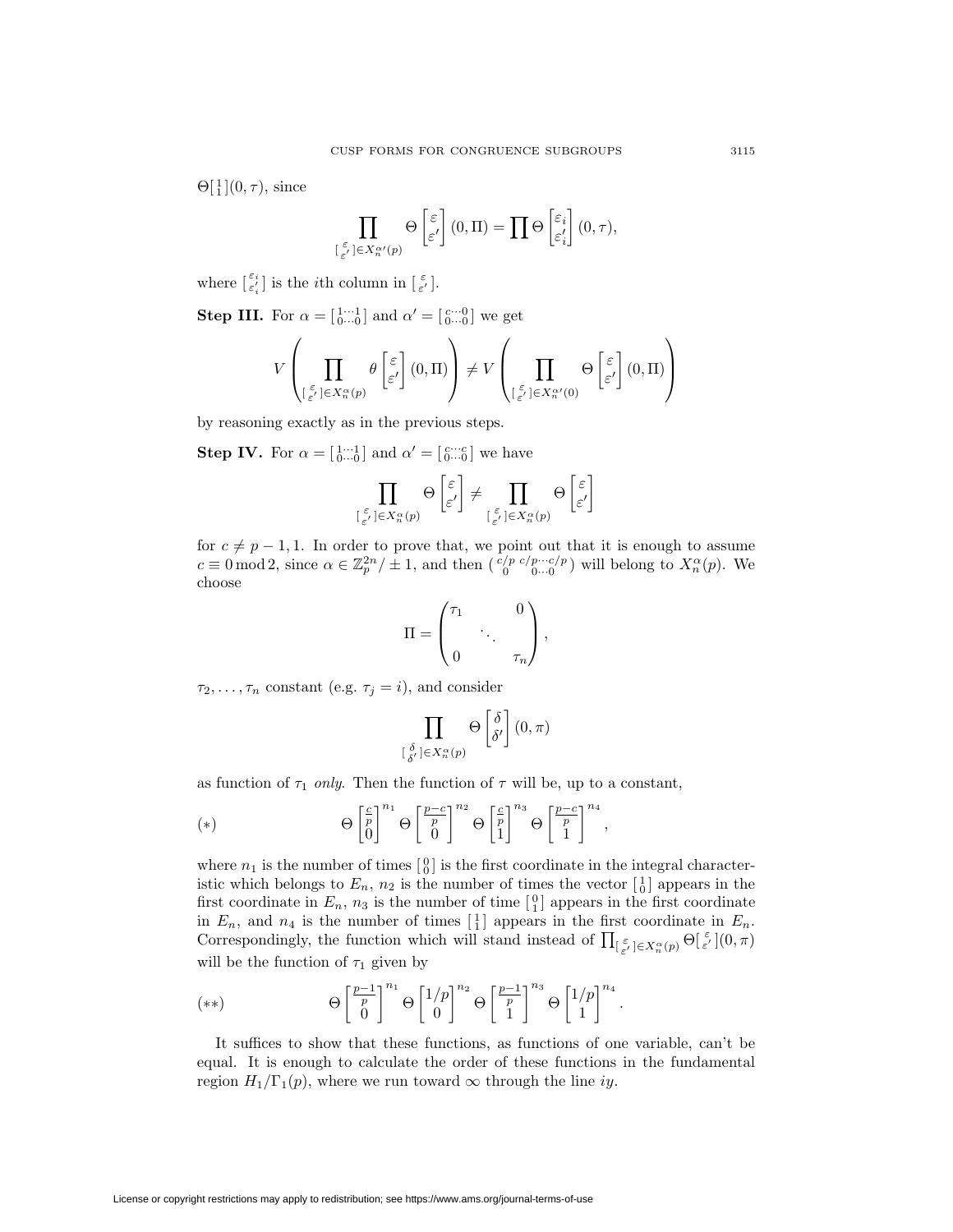The order of infinity of  $\Theta[\frac{\varepsilon}{\varepsilon'}](0,\tau)$  depends only on the upper characteristic, and we can write the series of  $\Theta[\frac{m}{k}](0, \tau)$  for  $1 \leq m \leq k-1$  as

$$
\Theta\begin{bmatrix} m/p \\ m'/p \end{bmatrix} = \left\{ \zeta^{m^2/8k} \exp\left\{ \frac{\pi i m m'}{2p^2} + O(1) \right\} \right\}, \quad \text{where } \zeta = e^{2\pi i \tau/p}.
$$

Therefore we see that the order of the  $\infty$  is  $m^2/8p$ , as in [FK1], p. 117. Then the orders in *∞* of (*∗*) and (*∗∗*) are given by

$$
(n_3 + n_1) \cdot c^2 + (n_2 + n_4)(p - c)^2
$$
 and  $(n_3 + n_1)(p - 1)^2 + (n_2 + n_4)$ .

Since there is going to be an equality between the orders if the functions are equal, we obtain

$$
(n3 + n1)c2 + (p - c)2(n2 + n4) - (n3 + n1)(p - 1)2(n2 + n4) = 0,
$$

which in turn can be written as

$$
(n_3 + n_1)(c - (p - 1))(c + p - 1) - (n_2 + n_4)(1 - (p - c))(1 + (p - c)) = 0,
$$

 $c \neq p-1$ , and we can write

$$
(n3 + n1)(c + p - 1) - (n2 + n1)(1 + p - c) = 0.
$$

Opening the brackets, we get

(A)

$$
(n_3 + n_1)c + (n_3 + n_1)p - (n_3 + n_1) - (n_2 + n_4) - (n_2 + n_4)p + (n_2 + n_4)c = 0.
$$

Now we state the following fact:

*Fact.*  $n_2 + n_4 = 2^{2n-2}$ , and  $n_3 + n_1 = 2^{n-1}(2^n + 1) - 2^{2n-2}$ .

We will prove the fact after finishing our treatment of the last expression. So we can write (A) as

$$
2^{n-1}(2^n + 1)c + 2^{n-1} \cdot p - 2^{n-1}(2^n + 1) = 0 \Leftrightarrow c = 1 - \frac{p}{2^n + 1}.
$$

But:

(1)  $p > 2^n + 1 \Rightarrow c < 0$ , in contradiction to the fact that  $c > 0$ .

(2)  $p < 2^{n+1}$ , *p* prime⇒ *c* rational, again a contradiction.

(3)  $p = 2^n + 1 \Rightarrow \alpha' = \begin{bmatrix} 0 & \cdots & 0 \\ 0 & \cdots & 0 \end{bmatrix}$ . We have shown that in this case the forms are different.

Now we prove the fact. Obviously,  $n_3 + n_1$  is the number of times 0 appears in the first row and first coordinate, while  $n_2 + n_4$  is the number of times 1 appears in the first row and first coordinate. We need the following lemma:

**Lemma 6.** Let  $n_g^0$  be the number of vectors  $v = \begin{bmatrix} 1 & * & * \\ * & \ddots & * \end{bmatrix} \in \mathbb{Z}_2^{2g}$  with  $vv^t \equiv 0 \mod 2$ , *and let*  $n'_g$  *be the number of vectors*  $v = \begin{bmatrix} 1 & * & * \\ * & * & * \end{bmatrix} \in \mathbb{Z}_2^{2g}$  *with*  $vv^t \equiv 1 \mod 2$ . Then  $n_{g+1}^0 = 3n_g^0 + n_g'$  and  $n_{g+1}' = 3n_g^1 + n_g^0$ .

*Proof.* Let *v* be a given vector of the form  $\begin{bmatrix} 1^{\ast}\cdots\ast\\ 1^{\ast}\cdots\ast \end{bmatrix}$  of length 2(*g* − 1). When we add the vectors  $\begin{bmatrix} 0 \\ 0 \end{bmatrix}$ ,  $\begin{bmatrix} 0 \\ 1 \end{bmatrix}$ ,  $\begin{bmatrix} 1 \\ 0 \end{bmatrix}$  from the right, *v* will remain even if it's even, and if it's odd we can make it even by adding  $\begin{bmatrix} 1 \\ 1 \end{bmatrix}$ . Hence the lemma.  $\Box$ 

 $\Box$ 

**Corollary 3.**  $n_0^g = n_1^g = 2^{2g-2}$ .

*Proof.* By induction, and because  $n_1^0 = n'_0 = 1$ .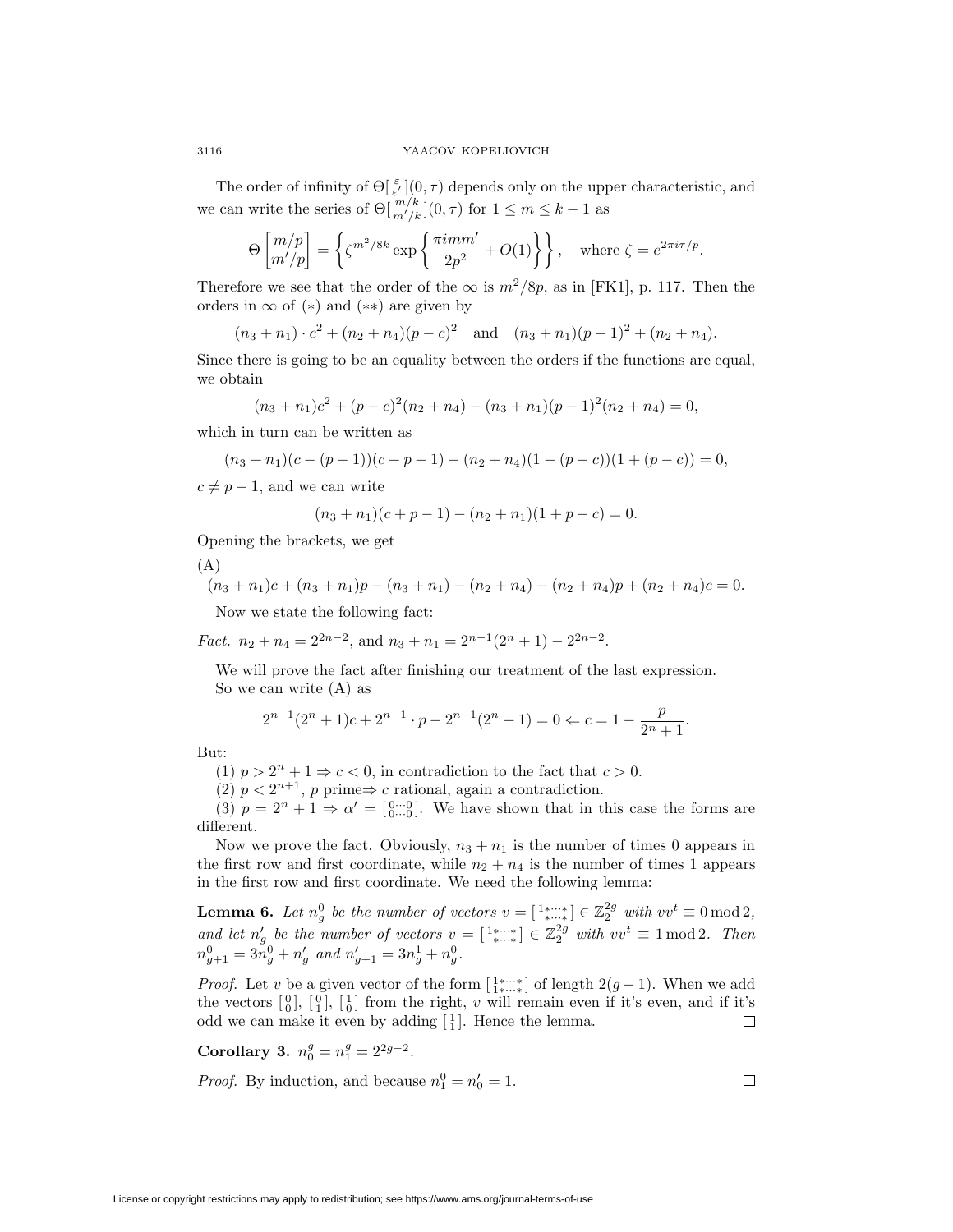The fact follows from the formula  $n_1 + n_2 + n_3 + n_4 = |E_n| = 2^{n-1}(2^n + 1)$ . We finish the last step in proving the theorem:

**Step V.** We pick  $\delta, \delta'$  in  $\mathbb{Z}_p^{2n}/\pm 1$  and look on their orbits  $X_n^{\delta}(p), X_n^{\delta'}(p)$ . Then the following are possible:

(1)  $\delta$  and  $\delta'$  are independent. In this case there exists  $\sigma \in Sp_n(\mathbb{Z})$  such that  $\sigma \alpha = \delta$  and  $\sigma \delta' = \alpha'$ , for  $\alpha, \alpha'$  as in Steps II, III (choose them so that  $B(\beta, \beta') =$  $B(\alpha, \alpha')$ ). By Lemma 5 we can always do this. Then, if

$$
\prod_{\substack{\varepsilon\\ \varepsilon'\leq \varepsilon'\\ \varepsilon'\leq X_n^{\delta}(p)}} \Theta^{8p} \left[ \varepsilon' \right] (0, \tau) = \prod_{\substack{\varepsilon\\ \varepsilon'\leq X_n^{\delta'}(p)}} \Theta^{8p} \left[ \varepsilon \atop \varepsilon' \right] (0, \tau),
$$

we obtain from the transformation law

$$
V\left(\prod_{\substack{\varepsilon\\ \lfloor\frac{\varepsilon}{\varepsilon'}\rfloor\in X_n^{\alpha}(p)}}\Theta^{8p}\left[\frac{\varepsilon}{\varepsilon'}\right](0,\tau)\right)=V\left(\prod_{\substack{\varepsilon\\ \lfloor\frac{\varepsilon}{\varepsilon'}\rfloor\in X_n^{\alpha'}(p)}}\Theta^{8p}\left[\frac{\varepsilon}{\varepsilon'}\right](0,\tau)\right).
$$

This is a contradiction to Steps II, III.

(2)  $\delta$  and  $\delta'$  are linearly dependent. Then there exists  $\sigma \in Sp_n(\mathbb{Z})$  such that  $\sigma \delta' = \alpha'$  and  $\sigma \delta = \alpha$ . For  $\alpha, \alpha'$  as in Step IV, by the previous argument we conclude the proof of the theorem.  $\Box$ 

Denote

$$
\eta_{\alpha}(\tau) = \frac{\prod\limits_{\substack{\varepsilon \\ \varepsilon' \\ \varepsilon' \\ \varepsilon' \\ \varepsilon}} \Theta^{8p} \begin{bmatrix} \varepsilon \\ \varepsilon' \\ \varepsilon' \\ \varepsilon' \\ \varepsilon' \end{bmatrix} (0, \tau)}{\prod\limits_{\substack{\varepsilon \\ \varepsilon' \\ \varepsilon' \\ \varepsilon' \\ \varepsilon' \\ \varepsilon''}} \Theta^{8p} \begin{bmatrix} \varepsilon \\ \varepsilon' \\ \varepsilon' \\ \varepsilon' \\ \varepsilon' \end{bmatrix} (0, \tau)},
$$

where  $\eta_{\alpha}(\gamma \tau) = \eta_{\gamma \alpha}(\tau)$  for each  $\gamma$  in  $Sp_n(\mathbb{Z})$ , and  $v(\gamma)$  is some root of unity. From the transformation formula we get  $v(\gamma)^{8p^2} = 1$ .

Let us consider  $Q_n(p)$ , the field of meromorphic functions on  $H_n/\Gamma_n(p)$ . It is well known that this field is a Galois extension of  $Q_n$ , the field of meromorphic functions on  $H_n/Sp_n(\mathbb{Z})$ . Furthermore,  $Q_n(p)$  is a Galois extension of  $Q_n$  with  $Sp_n(\mathbb{Z}_p)$  as Galois group.

**Theorem 4.** The  $\eta_{\alpha}^{8p^2}(\tau)$  generate  $Q_n(p)$  over  $Q_n$  as fields for  $\alpha \in \mathbb{Z}_p^{2n}/\pm 1$ .

*Proof.* It is clear that the  $\eta_{\alpha}^{8p^2}(\tau)$  are all distinct, and for each  $\alpha$  we have  $\eta_{\gamma \circ \alpha}^{8p^2}(\tau)$  = *η*<sup>8*p*2</sup> ( $\gamma$ *τ*). The group  $Sp_n(\mathbb{Z}_p)$  acts on the field generated by  $η_\alpha^{8p^2}$  over  $Q_n$ ; likewise, the polynomial  $p(x) = \prod_{\alpha \in \mathbb{Z}_p^{2n}/\pm 1}(x - \eta_\alpha^{8p^2})$  has degree  $(p^{2n} - 1)/2$ , and its coefficients are in  $Q_n$ . Hence  $Q_n[\eta_\alpha^{8p^2}(\tau)]$  is a Galois extension of  $Q_n$ , and

$$
\psi\colon Sp_n(\mathbb{Z}_p)/\pm 1\to \text{Gal}(Q_n(\eta_\alpha^{8p^2}(\tau)/Q_n),
$$

and  $\psi$  is a monomorphism. On the other hand,

$$
Q_n[\eta_\alpha^{8p^2}(\tau)] \subset Q_n(p) \Rightarrow |Q_n[\eta_\alpha^{8p^2}] \colon Q_n| \le Sp_n(\mathbb{Z}_p) \Rightarrow Q_n[\eta_\alpha^{8p^2}(\tau)] = Q_n(p).
$$